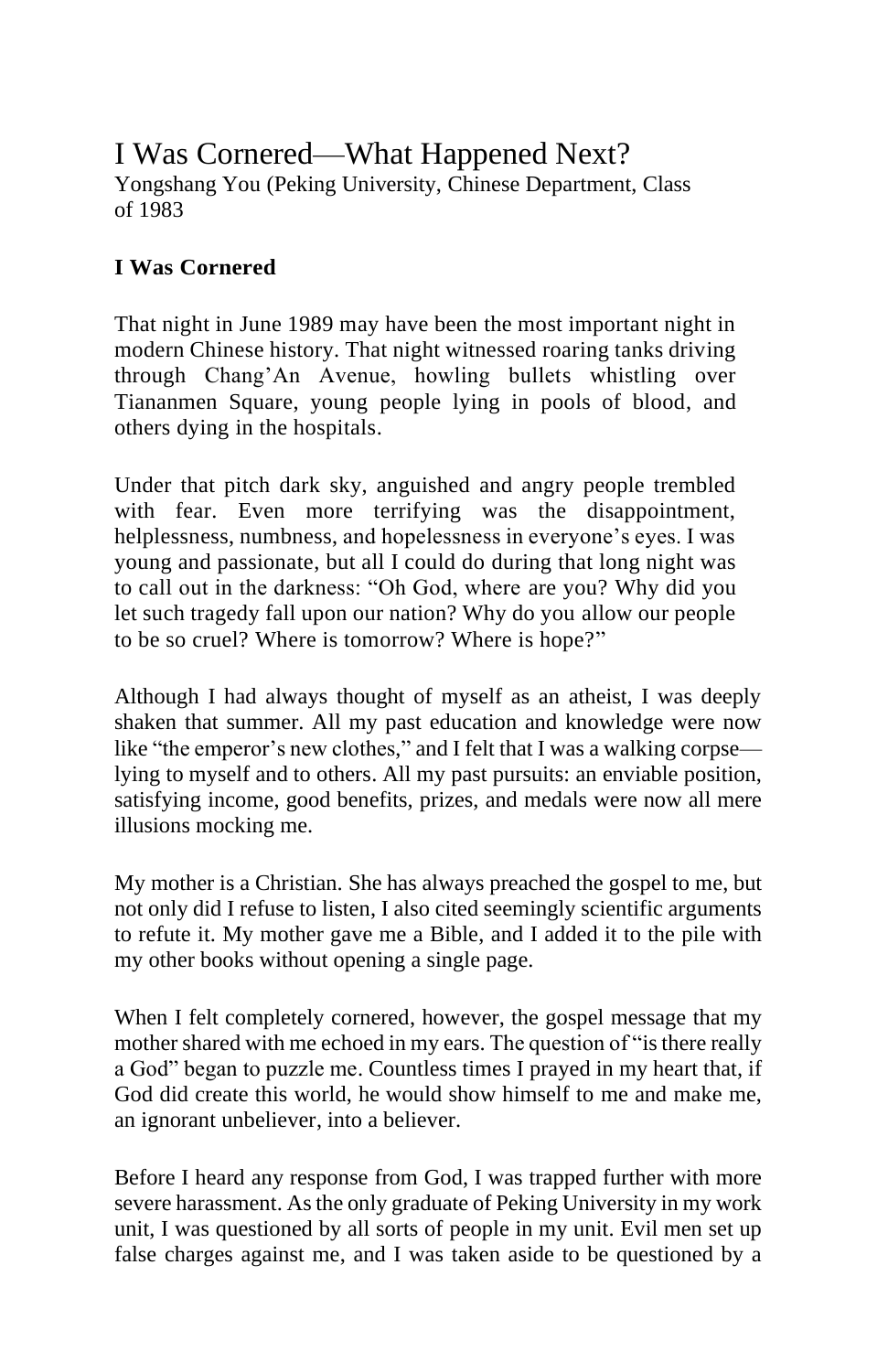couple of political staff members. Several of them took turns questioning me, seeking a forced confession.

In order to escape greater danger, I chose to resign and prepared to apply for education in the US. Seeking education in the US was just a pretense for my escape. At that time, I was not able to bear the pressure anymore.

Two years prior to this, when there was great enthusiasm for going abroad, I had casually applied for and received an admission letter from Houston University. Now, this admission letter became my last chance. I had to try my luck at the only path I could think of—going abroad. But soon after, I was refused a visa by the US embassy. It seemed that my only way out was gone.

# **A Silent Oath**

That winter was unusually cold. By the end of November, the pressures I faced made me desperate. I no longer had a job and I had forgotten much of the English I had learned in school. With nowhere else to turn, I decided to try my luck again and apply for a visa a second time. That night my heart was anxious. My future looked dim. Though I knew I should prepare my application, I had no idea where I should start. With great effort, I finally filled out the visa application form. All that was left to do was attach my diploma from Peking University and my admission letter from Houston University.

Looking at the three thin documents of my visa application, I was greatly discouraged. I could not include results for TOEFL or the GRE. Since I had not planned to go abroad in the first place, I had not taken any of those required exams. Also, I could not prove sufficient financial support and had received no scholarships. I sighed in my heart and thought that maybe it was better to just give up. But the thought of future threats and persecution pushed me to brace myself and follow through.

I sighed and reluctantly put the three documents in a big envelope and shoved the envelope into my pile of books. At that moment my hand brushed one of the books, a thick book—the Bible my mother had given me. It felt like an electric shock, and my heart started pounding. Driven by an unknown impulse, I thought: why not ask God? If God really exists, then this omnipotent God should be able to point me in the right direction.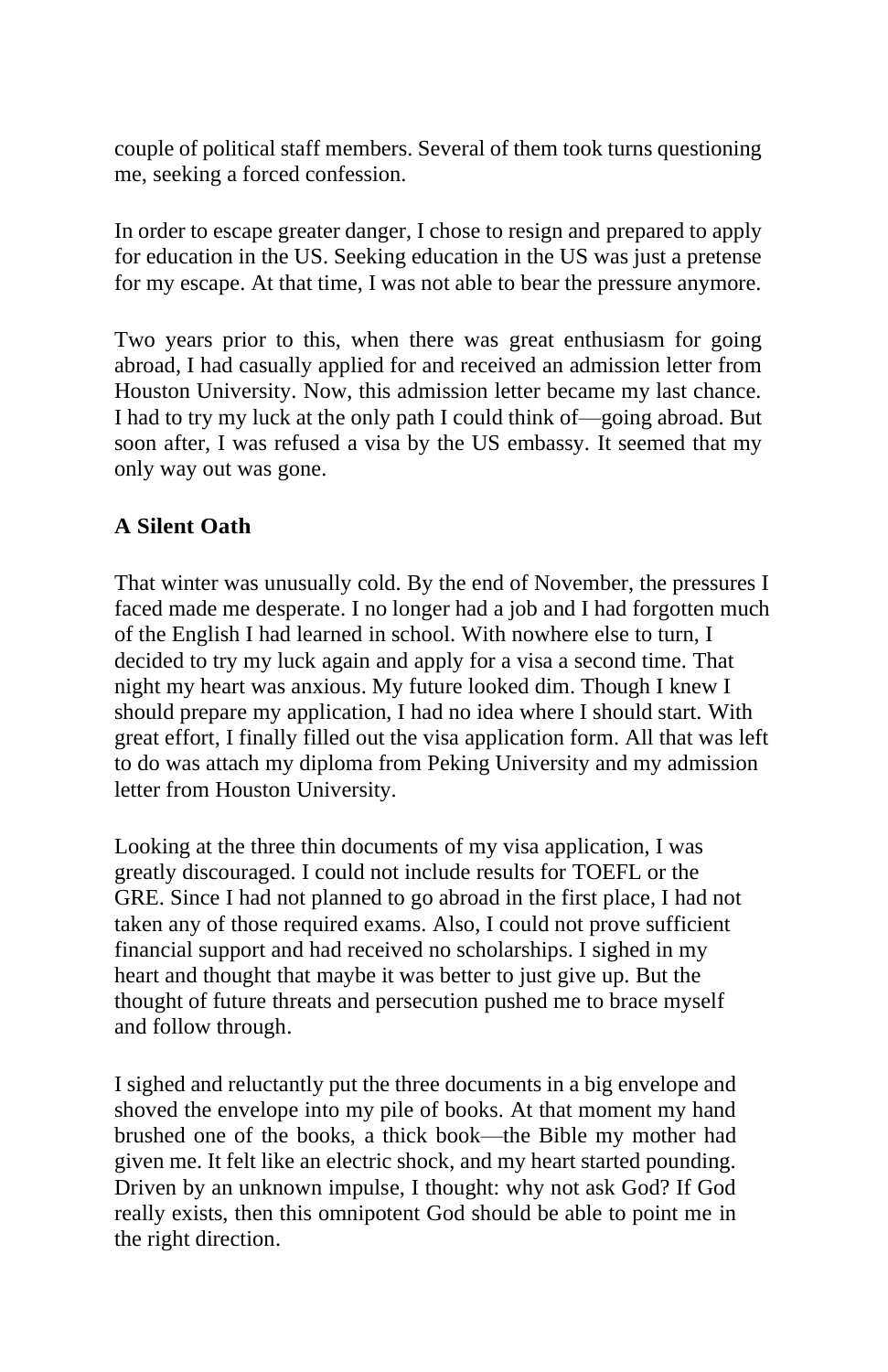I silently whispered in my heart, "God, if you really exist, and if you really are omnipotent, please tell me what my next step should be. Please guide me. Whether I should apply for the visa, whether I could obtain one, it all seems impossible for man to achieve. Maybe I can only rely on you now. Oh God, guide me with your word."

I opened the Bible, and there I saw Psalm 23.

*The LORD is my shepherd; I shall not want. He makes me lie down in green pastures. He leads me beside still waters. He restores my soul. He leads me in paths of righteousness for his name's sake. Even though I walk through the valley of the shadow of death, I will fear no evil, for you are with me; your rod and your staff, they comfort me. You prepare a table before me in the presence of my enemies; you anoint my head with oil; my cup overflows. Surely goodness and mercy shall follow me all the days of my life, and I shall dwell in the house of the LORD forever.*

After reading this psalm, I felt some of the clouds in my heart lift. I felt my extinguished confidence return. I made a silent vow in my heart: God, if you bring me through the valley of the shadow of death and prepare a table before me, I will follow you all the days of my life and I will dwell in the house of the Lord forever.

#### **"This Is God's Gift"**

The next day was overcast and cold. Early in the morning, I set out for the US embassy in Beijing, carrying the thin envelope with me. From *Zhongguancun* in the northwest corner of Beijing to *Xiushuijie* in the southeast corner is quite a long way. By the time I arrived at the US embassy, it was past 10 am. The gate of the US embassy was already crowded with people and the line for visa interviews was three to four hundred people long. Seeing the long line, I was very discouraged. I thought that by the time I got my turn, the embassy would be closed. I asked around and realized that other people had lined up overnight.

As I chatted with others in line, I saw their thick application documents and felt very ashamed. When I told the others that I had no English test score, no financial guarantee, and no scholarships, their looks pierced my heart like arrows. I knew there would be no chance for me.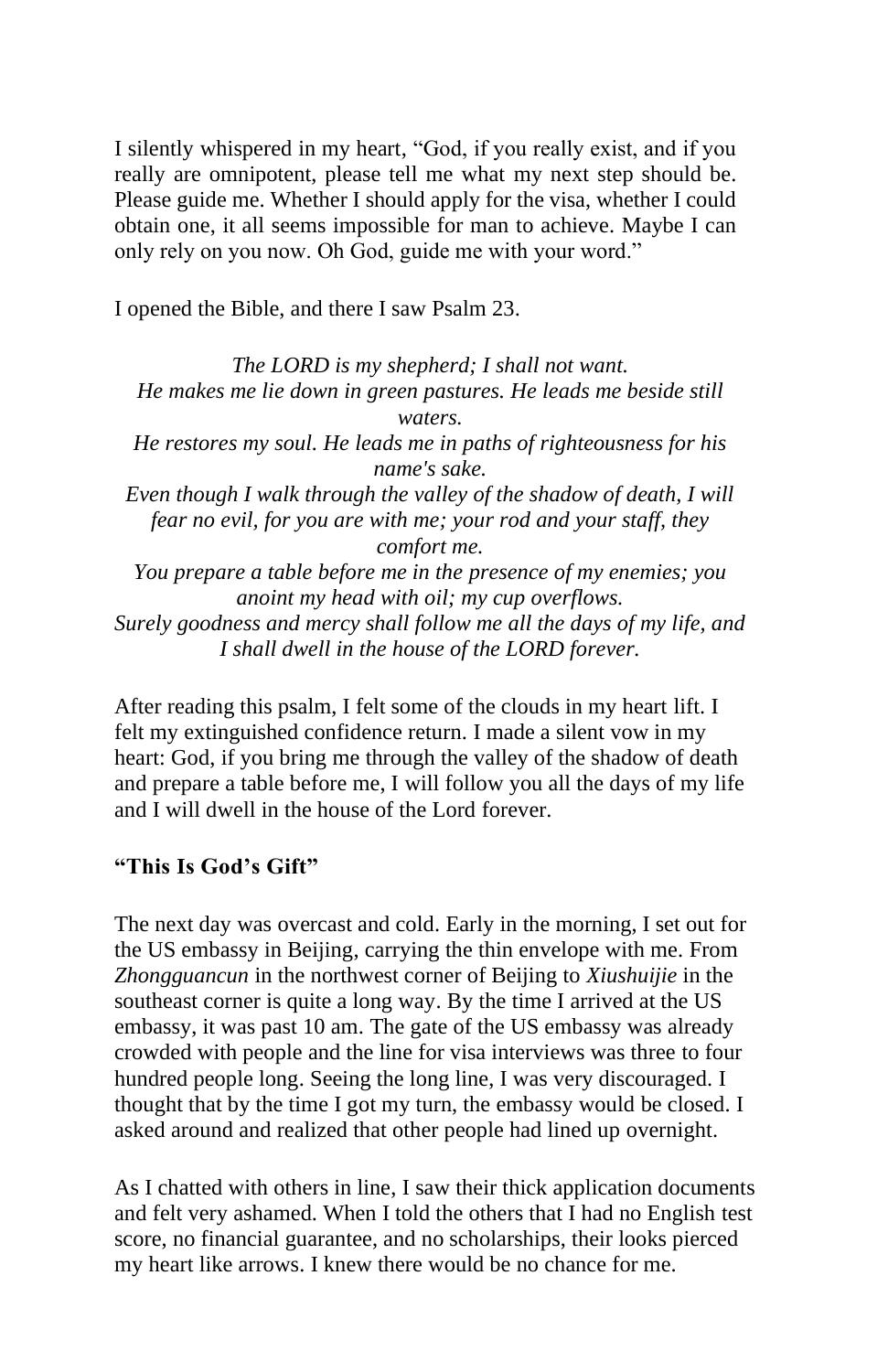But I was not ready to give up. I walked past the crowd to the front gate of the embassy hoping to learn more. The gate of the embassy was locked, and only a small side door was open. A group of men in uniform was searching everyone entering through the side door. It looked like I had absolutely no chance. Suddenly there was a commotion in the crowd. Military police were chasing away the many onlookers, and before I could react, the crowd had drawn back, and I was exposed at the very front.

Just as a few fierce-looking military men were about to lay hands on me, two embassy staff walked out and blocked them. The staff members pointed at me and a few people behind me, asking if we were there for visa interviews. Before I could answer, they led us into the courtyard of the embassy. Still disoriented and breathing hard, I didn't pay attention to which way the others went. When I finally gathered my thoughts, I realized I was alone in the courtyard. I had my thin envelope under my arm and stood there as still as a statue, not knowing what to do next.

The embassy had just finished remodeling and looked totally different from the last time I had come for a visa application. I hesitated as to which way I should go to line up for my interview. Just then, a blondhaired blue-eyed staff member came out to the courtyard to smoke. I waited until he was almost done and then walked up to him, planning to ask him where I should go.

When he saw me walking toward him, he gestured for me to follow him. When we entered the building, he pointed me toward the lines at the interview windows. I looked carefully at the windows hoping to avoid the young female officer who had denied my application last time. I carefully chose the window of a kind-looking, older woman and walked up to that line.

As I was waiting in line, I noticed that the people leaving this window looked either frustrated and dejected, or disappointed and angry. Now I was nervous again. In a line of people who failed the interview, surely, I would also fail. But before I could decide to switch lines, my turn came. I nervously opened my envelope and handed my application materials to the officer. I was too nervous to even look up.

The female officer didn't lift her head either. And then she started.

"Hello, I'm Nancy."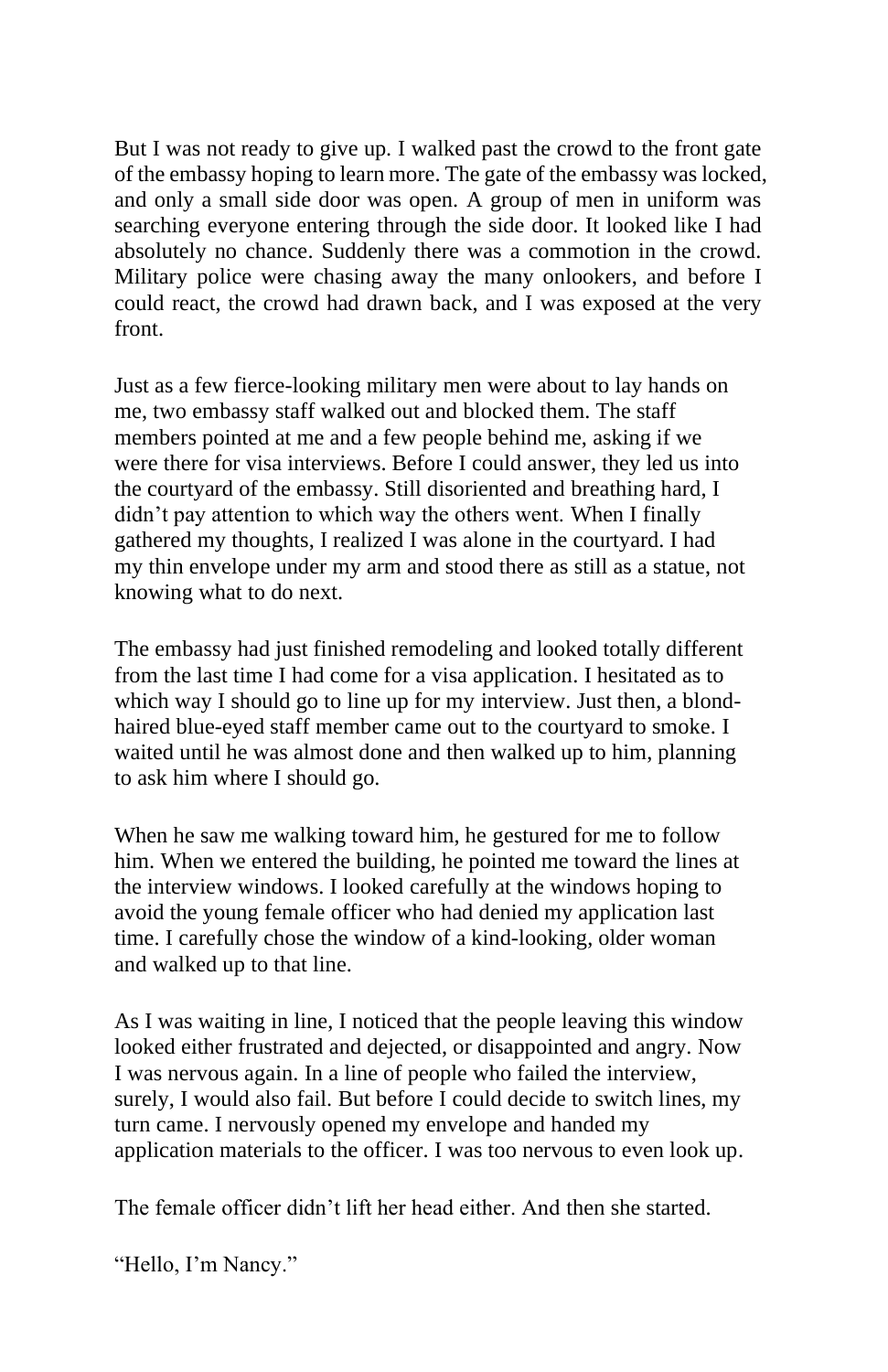I automatically replied: "Hello, this is my application form."

"Do you have English scores?"

"No."

"Do you have a financial guarantee?"

"No."

"Do you have any scholarships?"

"No."

The officer asked me no more questions, but rather fetched the officer who had denied my application the last time. This was what I dreaded. Last time she rejected my application because of "immigration tendencies." The two officers exchanged a few words. I couldn't hear their conversation clearly, nor would I have understood much. Likely they were discussing the reason my application was refused last time. I was terribly nervous and expected the worst.

The officer looked down at my application again. She asked me while writing something down on my application form, "You graduated from Peking University?"

Finally, I was able to raise my head and answer, "Yes."

Officer Nancy raised her head also. And I saw a smile on her face. She handed me a yellow note and softly said, "This is God's gift. Happy Thanksgiving."

Just like that, I got my visa for study in the US.

## **I Will Sing!**

When I stepped out of the embassy, sunshine had broken through the cloudy sky and shone on me. The crowd in front of the embassy had left, but I didn't feel lonely at all. My heart was filled with warmth and excitement. I had no one to share my joy with. Who would believe that somebody with neither a TOFEL score nor a GRE result,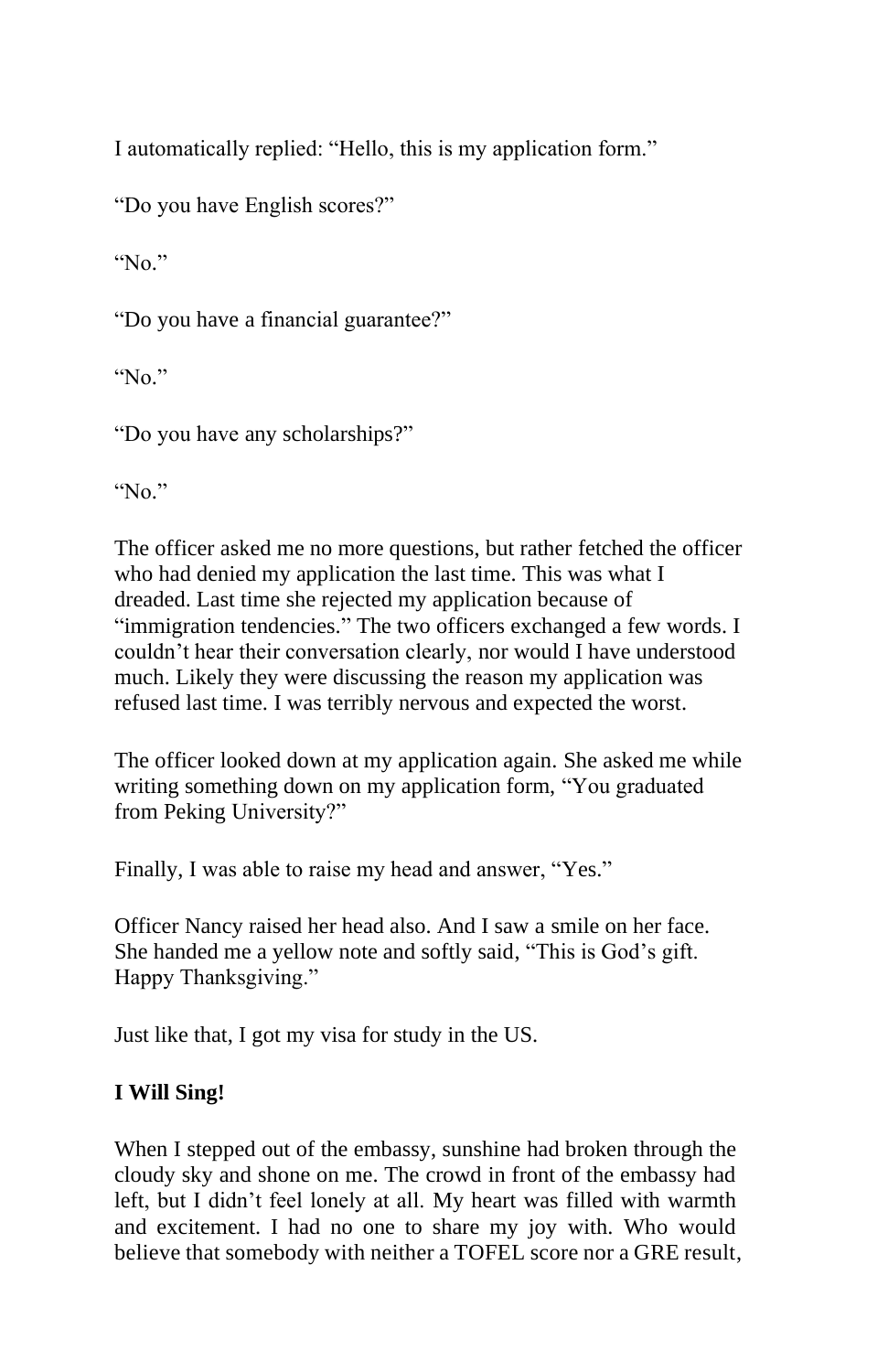with no financial guarantee and no scholarships, could get a student visa to the US? This could only be the grace and miracle of God. On my way home, the song *To God Be the Glory* echoed in my heart—one of the few worship songs I knew. The beautiful melody and the wonderful lyrics lingered in my heart.

When I got home, I reviewed every detail of my application process. It was God's hand guiding me through each step. And all that I went through was filled with his goodness and blessing. In that crowded group, he led me to the front of the lines; when the military men sought to harm me, he led me away from harm; when I was scared, he was with me and carried me forward; when I hesitated, he gave me direction; when I was weak, he made me strong.

I said in my heart, "You do things just as you have promised. When my heart was hard as stone and I refused to confess your existence, you guided me; when I had nothing and had no knowledge of you, you protected me; when I had no one to rely on and did not believe in you, you loved me."

I recalled my vow the night before. I must believe in God, study his word, and be a Christian. For the first time in my life, I sincerely prayed to God:

> *God, I thank you. I truly believe that you exist. I willingly confess you as the creator of the universe and everything in it. I willingly believe in salvation that comes through the blood of Jesus Christ. I want to receive the Holy Spirt from you. Please be with me, Lord God.*

I will sing! Giving thanks to God who leads me by his own hand; who forgives my sin so that I will not perish but have eternal life; who chases away the darkness and shines his truth upon my path, so that I can walk without fear; whose grace preserves me, teaching me gratefulness.

From that moment on, I believed in God and became a Christian.

#### **More about the Author**

Yongshang You was born in Shanghai. He majored in Chinese at Peking University from 1983 to 1987. He became a believer in 1989